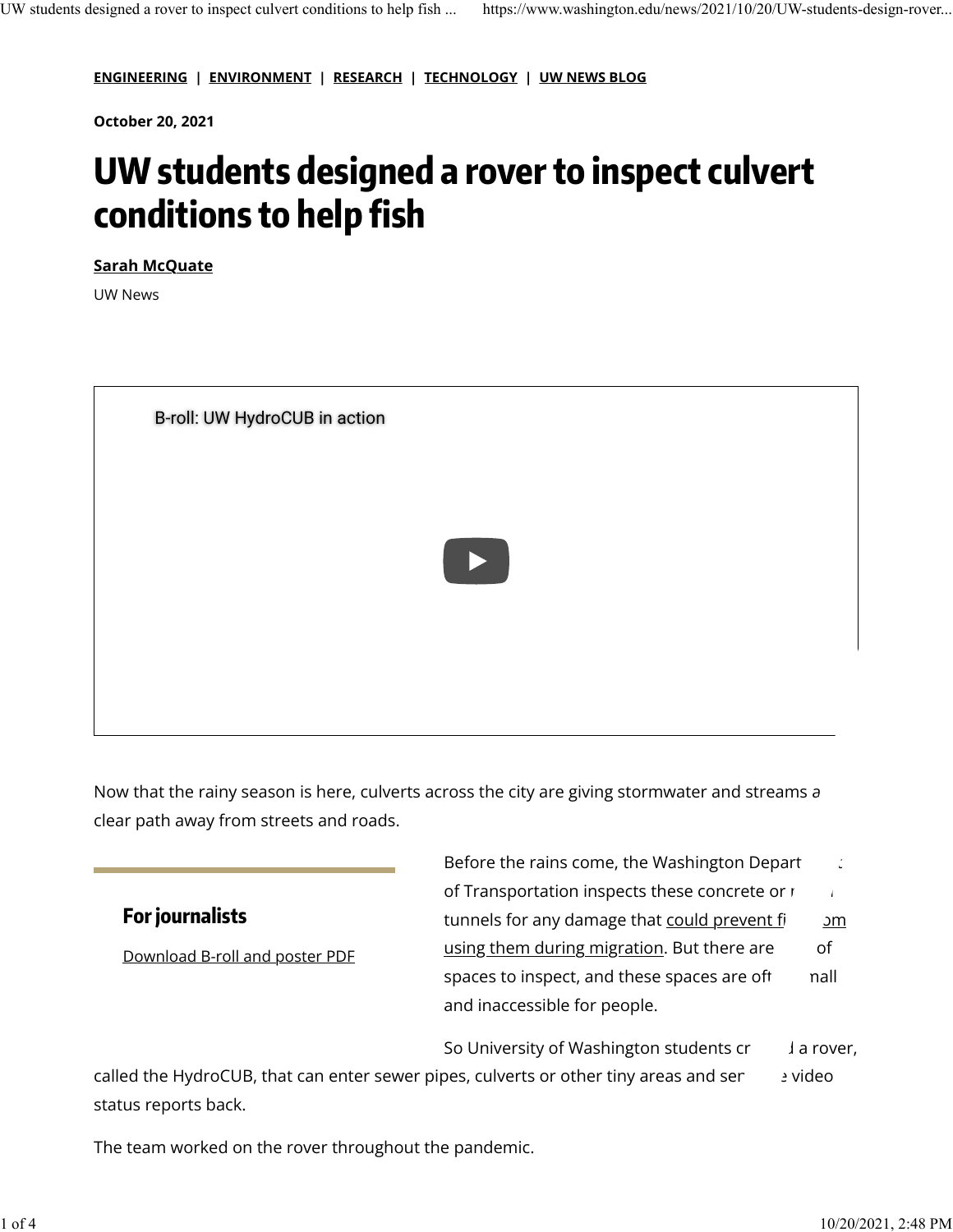"The pandemic was challenging because I was separated from my family and my friends," said lead researcher [Qishi Zhou,](https://www.linkedin.com/in/qishi-zhou-901a51170/) a UW master's student in the electrical and computer engineering department. "It was also challenging because I was in Minnesota and my teammate was in Seattle, so we had to ship things back and forth. In addition, issues with the supply chain meant that many of the parts were unavailable and we had to do extensive searching to find them. But knowing this project would solve a real-world issue made me feel uplifted."

The goal is for WSDOT, which proposed the idea, to use the tool to look for vegetation, cracks, debris and other potential "fish-barriers" in culverts. HydroCUB is designed to operate from a distance through a 300-foot-long cable that supplies power to the rover and transmits video back to the operator.

This rover was designed as part of a two-quarter UW industry capstone program where students work with clients to design solutions to real-world problems. In this case, WSDOT asked the UW team to build a cheap but robust device to monitor culverts. The organization has been working with the UW team throughout the process to review its design and make suggestions. This capstone program is sponsored by the UW departments of civil and environmental engineering and of electrical and computer engineering.

"It is a thrill to work on something that is going to solve many issues," Zhou said. "HydroCUB is oneof-a-kind that is both reliable and low-cost. It also provides a platform for future students to do more improvement or testing."

For more information, contact Zhou at [qishiz@uw.edu](mailto:qishiz@uw.edu) and lead UW faculty [Faisal Hossain,](https://www.ce.washington.edu/facultyfinder/faisal-hossain) professor of civil and environmental engineering, at [fhossain@uw.edu.](mailto:fhossain@uw.edu)

To talk to someone at WSDOT about this project, contact [Cameron Kukes,](https://www.linkedin.com/in/cameron-kukes-2770197/) who has been working with the team, at [KukesC@wsdot.wa.gov.](mailto:KukesC@wsdot.wa.gov)

[0](https://www.washington.edu/#reddit)

Tag(s): [College of Engineering](https://www.washington.edu/news/tag/college-of-engineering/) • [COVID-19](https://www.washington.edu/news/tag/covid-19/) • [Department of Civil & Environmental Engineering](https://www.washington.edu/news/tag/department-of-civil-environmental-engineering/) • [Department of](https://www.washington.edu/news/tag/department-of-electrical-computer-engineering/) [Electrical & Computer Engineering](https://www.washington.edu/news/tag/department-of-electrical-computer-engineering/) • [Faisal Hossain](https://www.washington.edu/news/tag/faisal-hossain/)

#### [UW NEWS BLOG](https://www.washington.edu/news/category/blog/)

Read more from the UW News Blog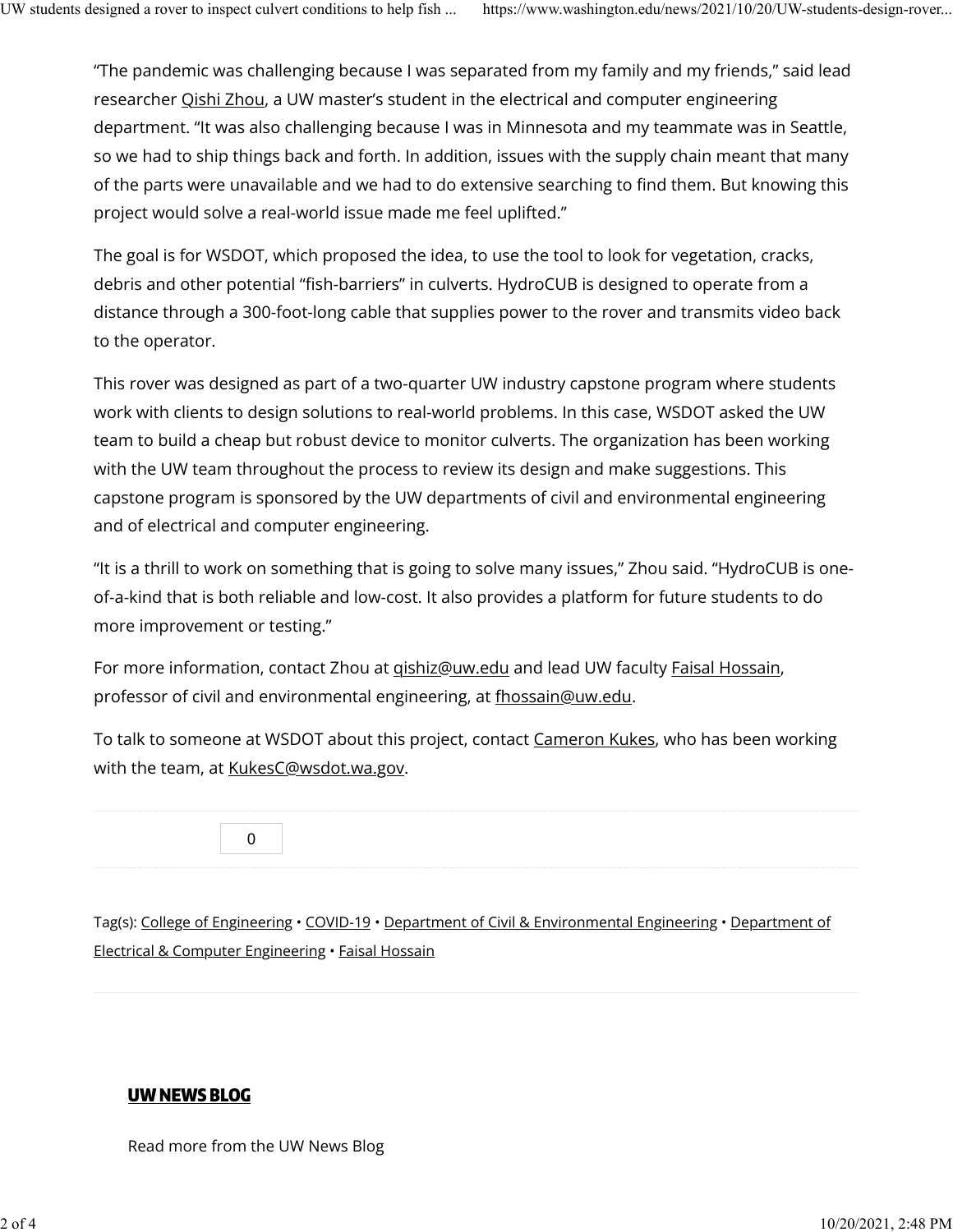**[BLOG](https://www.washington.edu/news/category/blog/)**

### SEARCH UW NEWS

Search for: UW EXPERTS

- **[Politics](https://www.washington.edu/news/experts/?search=politics)**
- **[COVID-19](https://www.washington.edu/news/for-journalists/uw-experts-on-novel-coronavirus-covid-19/?utm_source=UW%20News&utm_medium=experts&utm_campaign=homepage_widget)**
- **[Economics](https://www.washington.edu/news/experts/?expertise=economics-3)**

[Full directory](http://www.washington.edu/news/experts/?utm_source=UW%20News&utm_medium=experts&utm_campaign=homepage_widget)

## **CATEGORIES**

**[Browse](https://www.washington.edu/news/2021/10/20/UW-students-design-rover-inspect-culvert-conditions-fish/#)** 

## **Latest news releases**



**[UW Resilience Lab aims to change campus culture toward compassion and mindfulness](https://www.washington.edu/news/2021/10/11/resilience-lab/)** [1 week ago](https://www.washington.edu/news/2021/10/11/resilience-lab/)



**[How 'ice needles' weave patterns of stones in frozen landscapes](https://www.washington.edu/news/2021/10/06/how-ice-needles-weave-patterns-of-stones-in-frozen-landscapes/)** [2 weeks ago](https://www.washington.edu/news/2021/10/06/how-ice-needles-weave-patterns-of-stones-in-frozen-landscapes/)



**[UW joins USAID's \\$125M project to detect emerging viruses with pandemic potential](https://www.washington.edu/news/2021/10/05/uw-joins-usaids-125-million-project-to-detect-emerging-viruses-with-pandemic-potential/)** [2 weeks ago](https://www.washington.edu/news/2021/10/05/uw-joins-usaids-125-million-project-to-detect-emerging-viruses-with-pandemic-potential/)

**[More](https://www.washington.edu/news/?cat=23)**